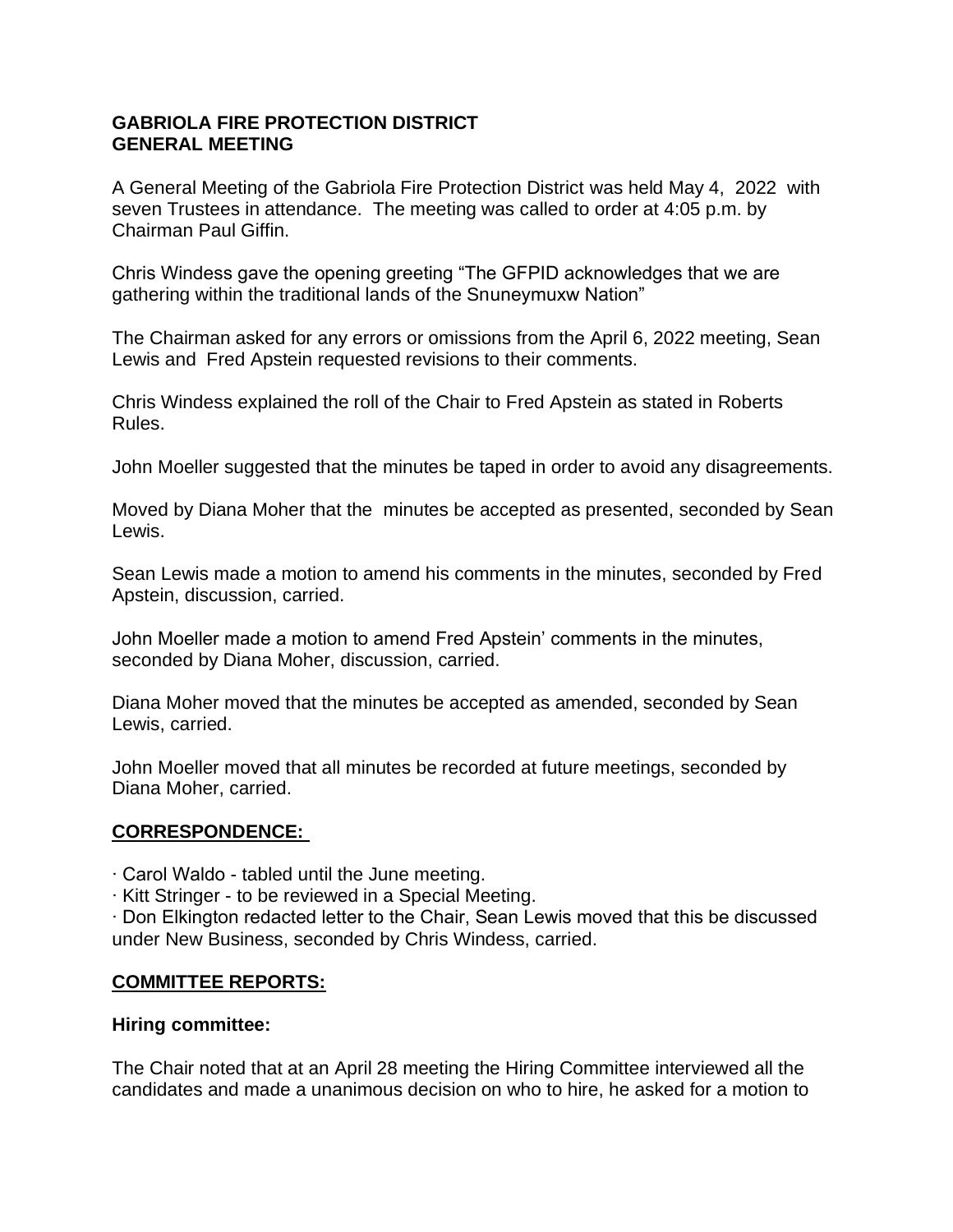accept the minutes of that meeting and offer the position to her. Fred Apstein moved, seconded by Sean Lewis, carried.

At the in camera portion of the meeting we will develop a package to be presented to her before we make any announcement.

#### **FIRE CHIEF'S REPORT:**

Call outs for April 2022: 25 (total call end April/22: 126 ) Call outs for April 2021: 23 (total call end April/21: 115)

Alarms: 2 Burn complaint: 3 F.R.: 19 Misc: 1

Drop off day was a huge success, we saw over 200 vehicles come through the gravel pit near Hall #2 in an 8 hour window. We have received 6 letters of support and lots of positive reviews over social media.

The equipment has been ordered to upgrade two EMR kits, this will be paid from the EMR fundraiser. Our medical Director is in place and the fire department will soon be responding as EMRs. Glenys and Oliver are now licenced which brings us up to three to date.

Wildfire training on April 26: In attendance was RCMP, BCEHS, HAM Radio, RDN, ESS, PALS and the Office of the Fire Commissioner, over 50 responders on scene. The practice was to simulate a wildland fire moving through the 707 Community Park into the neighbourhood of Crestwood with fire attack and evacuation taking place simultaneously. The evolution demonstrated the work that has gone into preplan and firesmarting this neighbourhood. Best of all was how well it was received by the community of Crestwood. A big thanks to Capt. Stringer for the detail that went into organizing this event.

The hiring process for the new Administer Assistant went exceptionally well, great candidates applied for the position and the Trustees worked well on coming to a unanimous decision. I thank all the applicant for applying for the position. I am asking for the support from the firefighters, Trustees, and community to write letters requesting the upgrade of our BCEHS station to be a full-time station referred to as an Alfa station. The station is currently staffed by a model, which is a trial, they call it schedule on call or a SOC Station. It is staffed by 4 full time positions working 8hours at the station then on pager for 16 hours working on three-day rotation if they time out or are sick then they try to bring in one of the three causal members sometimes paid at a rate of only \$2 hour that are on the list for Gabriola. The problem is not having enough staff to ensure the ambulance always responds with two paramedics. This problem then falls to the fire department to drive the ambulance and help on minor calls where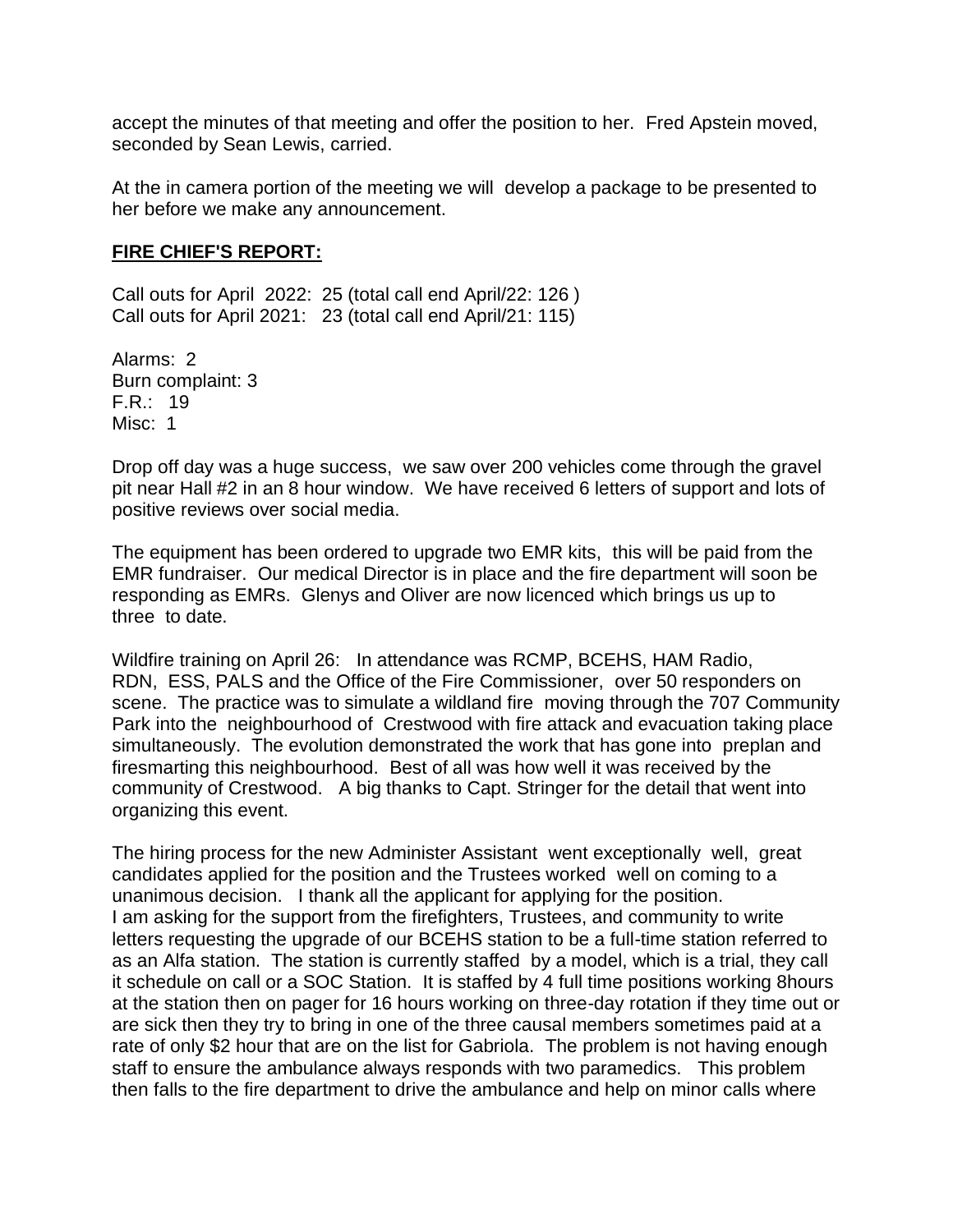the First Responders wouldn't normally be required. A simple solution is to make Gabriola an Alfa station with 8 full time paramedics on two 12 hour shifts on a 4-day rotation and staff 24-7-365, as a side note we have a written agreement to drive the Ambulance as a last resort, but this last resort is starting to be used to frequently.

Discussion around the request for letters:

- ∙ In favour of a letter could the Chief give us some stats?
- ∙ Concern about one agency criticising another.

Diana Moher moved that the Trustees write a letter of support, seconded by Chris Windess, carried.

Fred Apstein moved to accept the Fire Chief's report, seconded by Chris Windess, carried.

# **TRAINING OFFICER REPORT**

∙ Recruits have written exam 8 of 8 for exterior accreditation, the last of evaluations are scheduled for May

∙ New members integrating in -Water supply training

∙ Held an FR scenario and familiarization in the new skatepark

∙ Hosted classroom session for members who need to certify as WSPP-WFF-1

∙ EMR licensing- There was some surprise/confusion regarding Jenn being in charge of the FR program. This is standard for an officer do under the T.O. Jenn took over from Dimitri.

∙ T.O enrolled in the Fire Service Instructor Level 2 program at JIBC

∙ Started remote training for a potential Internship program we are exploring.

∙ Joint Occupational Health and Safety Committee information has been downstreamed to members and a new bulletin board is up.

∙ Mental health resiliency training was completed with Dr. Nancy Reeves. Challenge is that she is unable to accept any new clients

∙ 4 members completed ICS 100 this month

∙ Emergency Vehicle Operations Training is taking place this month as per NFPA requirements for annual evaluations. The internal training program was modified to incorporate new "no parking" signs that were put up in reaction to a Trustee telling the Fire Chief he could park there "because there were no signs"

∙ 2 Officers successfully completed the Emergency Scene Management course - this is the last portion of Fire Officer 1- We now have 2 qualified FSO-2 and 3 FSO -1. Two more to start Fire Service Leadership this fall.

∙ Grant paid for the upcoming 2 days of Team leader/strategies and tactics - we have 2 senior instructors coming over from Vancouver to teach this class in house

∙ Grant paid for upcoming 2 days Incident Safety Officer course - we have 2 senior instructors coming from Vancouver to teach this class in house

∙ GVFD hosted a major Wildland Scenario in the Crestwood Firesmart group Neighborhood. We had GVFD, CECA, RCMP, BCAS, ESS, PALS, and OFC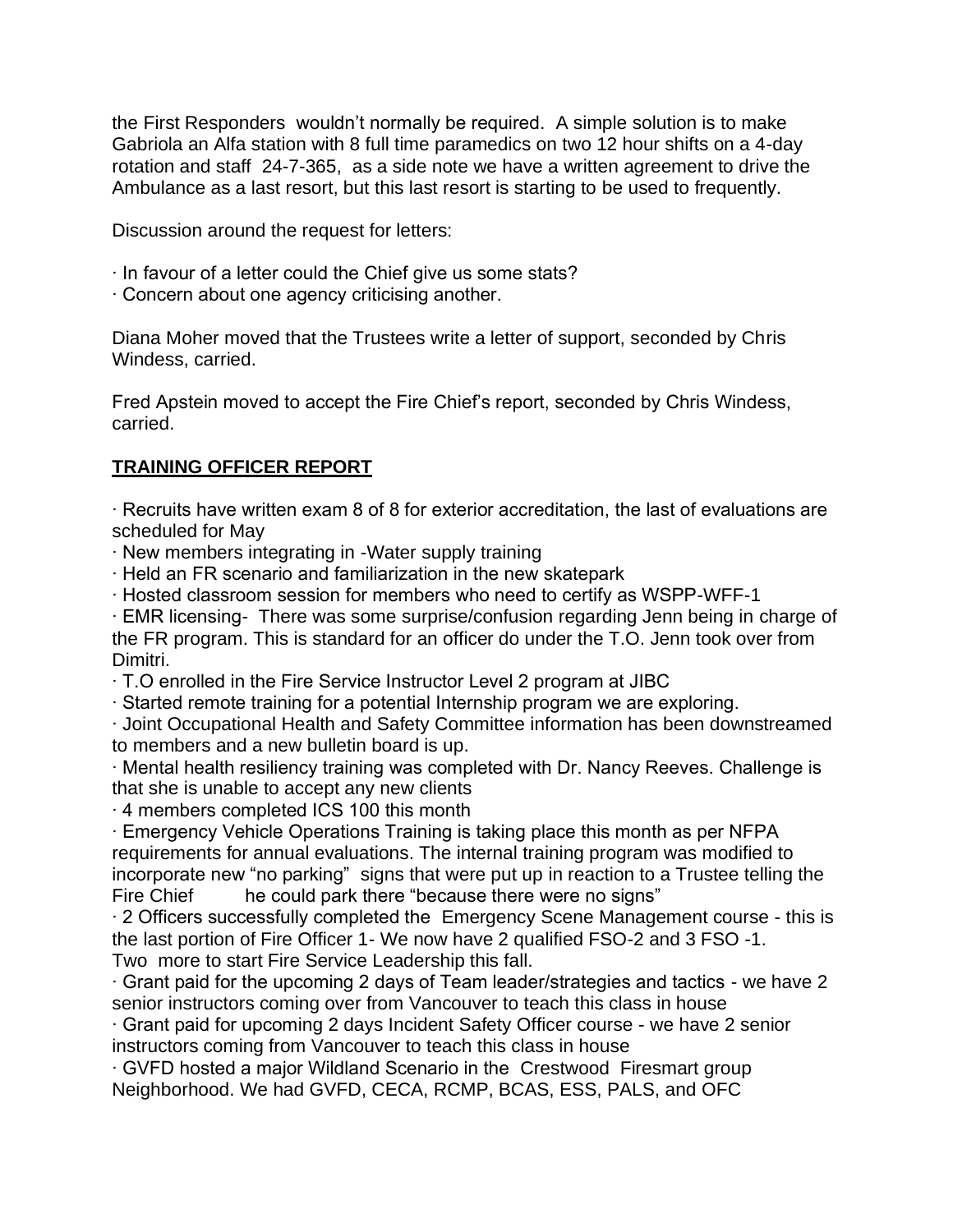participate. Over 50 responders and 19 households participated in the live real-time scenario. This was the biggest multi-agency scenario that our OFC Fire Service Advisor had witnessed. This scenario was able to be a success due to the pre-planing and work the community has put into emergency preparedness and communications. ∙ T.O Stringer voted Zone 1A (North island) Training Officer Representative for the Training Officer Association of B.C. Our Province is divided into 6 zones (2 on the island) and each has a senior rep. This is an honour for GVFD and the work and relationship building of former T.O Sprogis helped us with this.

The BCFTOA is dedicated to gathering information on training standards and providing this information to fire departments so they may effectively and safely train their members. In a world of ever-changing standards and regulations, this organization provides fire departments with the most current, up-to-date course information and training requirements. The BCFTOA will help develop, and support the work of those leaders and organizations in order that they may best provide training for members and affiliated Associations.

Congratulations for your appointment to the BCTOA.

Moved by Diana Moher to accept the Training Officer report as presented, seconded by Sean Lewis, carried.

### **ASSOCIATION REPORT**

Little to report, getting through what we have to and have a clothing order coming in soon.

# **OLD BUSINESS:**

- ∙ Policies:
- ∙ Difference between trying to resolve issues informally vrs. formal complaint.
- ∙ No procedures, no guidance.
- ∙ Complaint policy table until we hear from the Review committee.

Extended Health, self insure:

The Fire Chief gave out the paperwork showing what we have now and what we could be doing on our own.

- ∙ How many people are on it? 2
- ∙ \$259.00 p/m is expensive for what you are getting, makes sense.
- ∙ Do the volunteers get any EH or dental? No but have in the past.
- ∙ Need a policy regarding maintaining funding, budget, rules of use.

Diana Moher moved to accept concept in principal and go to the finance committee to come up with a policy, seconded by Chris Windess, carried.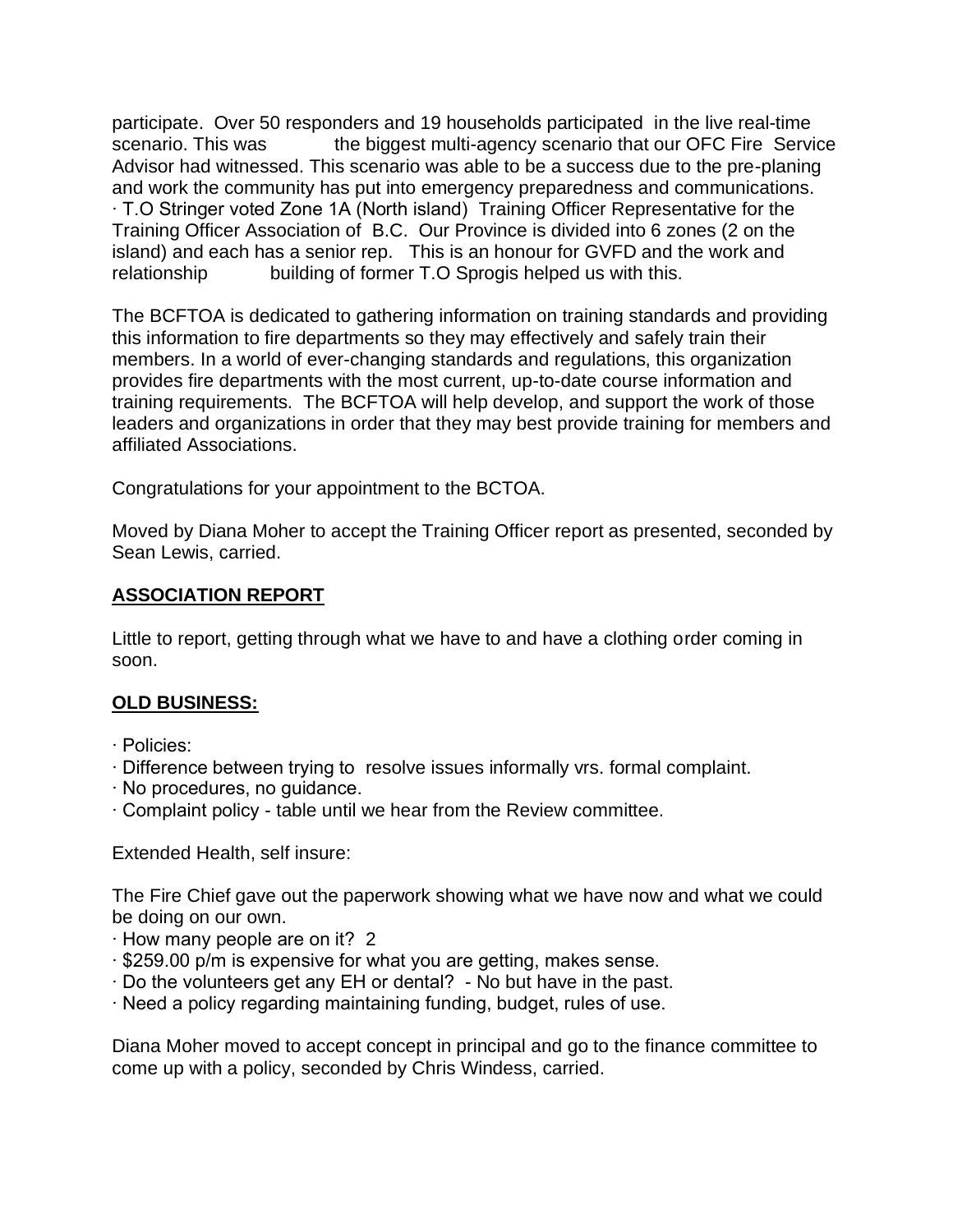### **NEW BUSINESS:**

The Chair asked for a 10 minute adjournment to look something up.

Moved by Diana Moher, seconded by Chris Windess, carried.

Trustees have a copy of an email the Chair received, some parts of the email have been redacted. This email was sent to my personal email address but it was addressed to Chair of Board, that's why it is part of the meeting. Nominations closed Friday April 22 on Monday April 25 names of candidates were released to the Board, this email was received by me on April 28. On page 3 of document you will see a redacted portion that is redacted by me as I am concerned about the protection under FOI Act. There are some statements in here that cause concern,.

Fred Apstein said that this communication was from someone who was considering running for the Board and was asking about the Board, this is his reporting it's a "he said she said."

The Chair stated he doesn't believe this falls within the criteria of in-camera I'm going to suggest that a Special Committee be formed to deal with this email and the comments contained therein and that Committee be authorized to contact appropriate legal council to determine if there is a legal issue.

Only just seen this for the first time, what I hear is well intentioned comments there is no request for information or resolution or action, well intended venting. Perhaps the gentleman concerned should be contacted, he hasn't asked for anything. He is sending you this to ensure the proper information is out there.

(Question from meeting attendee) Is the content of the email something that we can see?

I am reluctant to share, I feel it was an obligation from me to bring it to the Board, second thing is it deals with an election, third there are some comments that I believe fall within the responsibility of the Trustees. The reason I am suggesting a committee of 1 - 2 people, it will either go away as non existent or go another way. Only thing that concerns me is the comment made at this meeting that it was that it was a confidential meeting.

I suggest this go to the Review Committee and they could come back to us.

There is a lawyer on the Review Committee.

Sensitive stuff in here and the Review Committee only has the authority to report back.

I have concerns with the Review Committee meetings, they need to be open to the public and this could be in camera.

Think it is only fair to the Trustee involved with this and Mr. Elkington, there may be nothing to it but in the interest of full transparency I think it needs to be looked at.